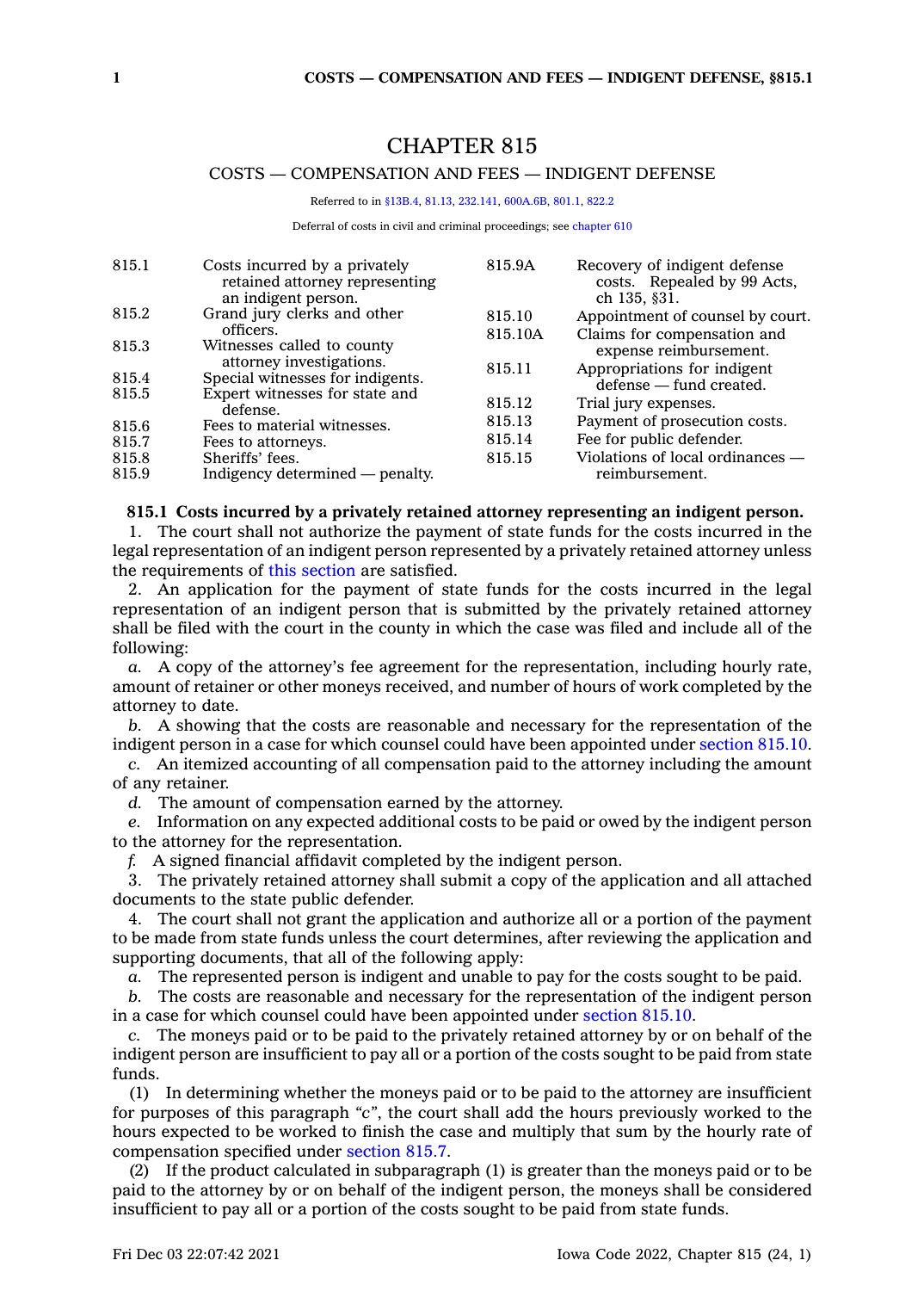# **§815.1, COSTS — COMPENSATION AND FEES — INDIGENT DEFENSE 2**

(3) If the private attorney is retained on <sup>a</sup> flat fee agreement, and <sup>a</sup> precise record of hours worked is not available, the attorney shall provide the court <sup>a</sup> reasonable estimate of the time expended to allow the court to make the calculation pursuant to this paragraph *"c"*.

5. Either the privately retained attorney for the indigent person or <sup>a</sup> representative from the office of the state public defender may participate in <sup>a</sup> hearing on the application by telephone.

6. If the court finds the payment of the costs incurred or to be incurred by <sup>a</sup> privately retained attorney are reasonable and necessary, the order of the court shall specify the maximum amount of costs which the attorney may incur without further court order, and that the actual amount of such costs to be allowed are subject to review by the state public defender for reasonableness.

7. Following entry of an order allowing costs to be incurred by <sup>a</sup> privately retained attorney representing an indigent person, the attorney or <sup>a</sup> claimant referred to in [subsection](https://www.legis.iowa.gov/docs/code/815.1.pdf) [9](https://www.legis.iowa.gov/docs/code/815.1.pdf) seeking payment or reimbursement for costs shall submit <sup>a</sup> claim for payment in accordance with the rules of the state public defender.

8. If the privately retained attorney or claimant referred to in [subsection](https://www.legis.iowa.gov/docs/code/815.1.pdf) 9 seeking payment or reimbursement for costs pursuant to this [section](https://www.legis.iowa.gov/docs/code/815.1.pdf) fails to comply with the requirements of this [section](https://www.legis.iowa.gov/docs/code/815.1.pdf), the state public defender may deny all or <sup>a</sup> part of the costs requested.

9. This [section](https://www.legis.iowa.gov/docs/code/815.1.pdf) applies to payments to witnesses under [section](https://www.legis.iowa.gov/docs/code/815.4.pdf) 815.4, evaluators, investigators, and certified shorthand reporters, and for other costs incurred by <sup>a</sup> privately retained attorney in the legal representation.

10. This [section](https://www.legis.iowa.gov/docs/code/815.1.pdf) shall not be construed to restrict the payment of costs on behalf of indigent persons represented on <sup>a</sup> pro bono basis.

2019 [Acts,](https://www.legis.iowa.gov/docs/acts/2019/CH0051.pdf) ch 51, §1

# **815.2 Grand jury clerks and other officers.**

The clerk of the grand jury and any assistant clerks and bailiffs of the grand jury appointed by the court, shall receive such compensation as may be set by the court with the approval of the county board of supervisors for time actually and necessarily employed in the performance of the duties prescribed in **rule of criminal [procedure](https://www.legis.iowa.gov/docs/ACO/CourtRulesChapter/2.pdf) 2.3**.

[C97, §5256; S13, §5256; C24, 27, 31, 35, 39, §**13696, 13699;** C46, 50, 54, 58, 62, 66, 71, 73, 75, 77, §770.19, 770.22; C79, 81, §815.2]

Referred to in  $$602.1303$ 

## **815.3 Witnesses called to county attorney investigations.**

Witnesses subpoenaed by the county attorney pursuant to **rule of criminal [procedure](https://www.legis.iowa.gov/docs/ACO/CourtRulesChapter/2.pdf) 2.5** shall receive the same fees and mileage as are allowed witnesses in the district court, and shall be paid in the same manner in which witnesses before the grand jury are paid except that such fees and mileage shall be certified only by the county attorney.

[C79, 81, §815.3] Referred to in **[§331.756\(68\)](https://www.legis.iowa.gov/docs/code/331.756.pdf)**, [602.1303](https://www.legis.iowa.gov/docs/code/602.1303.pdf)

#### **815.4 Special witnesses for indigents.**

1. An application for an expert or other witnesses under **Iowa rule of criminal [procedure](https://www.legis.iowa.gov/docs/ACO/CourtRulesChapter/2.pdf) [2.20](https://www.legis.iowa.gov/docs/ACO/CourtRulesChapter/2.pdf)** shall include <sup>a</sup> statement attesting that the attorney advised the indigent person of the application, the expected expenses, and the potential for reimbursement of the expenses pursuant to [section](https://www.legis.iowa.gov/docs/code/815.9.pdf) 815.9.

2. *a.* The court shall authorize the securing of <sup>a</sup> witness prior to the witness incurring any expenses.

*b.* The court shall either set in advance <sup>a</sup> maximum dollar amount of the claim for expenses or approve the final amount of the claim for expenses as reasonable compensation.

*c.* The state public defender shall only approve the claim for the expenses of the witness if the securing of the witness was authorized by the court and either the maximum dollar amount of the claim for expenses was set prior to the expenses being incurred or the court has approved the final amount of the claim for expenses as reasonable compensation.

3. A witness secured for an indigent person under **Iowa rule of criminal [procedure](https://www.legis.iowa.gov/docs/ACO/CourtRulesChapter/2.pdf) 2.20**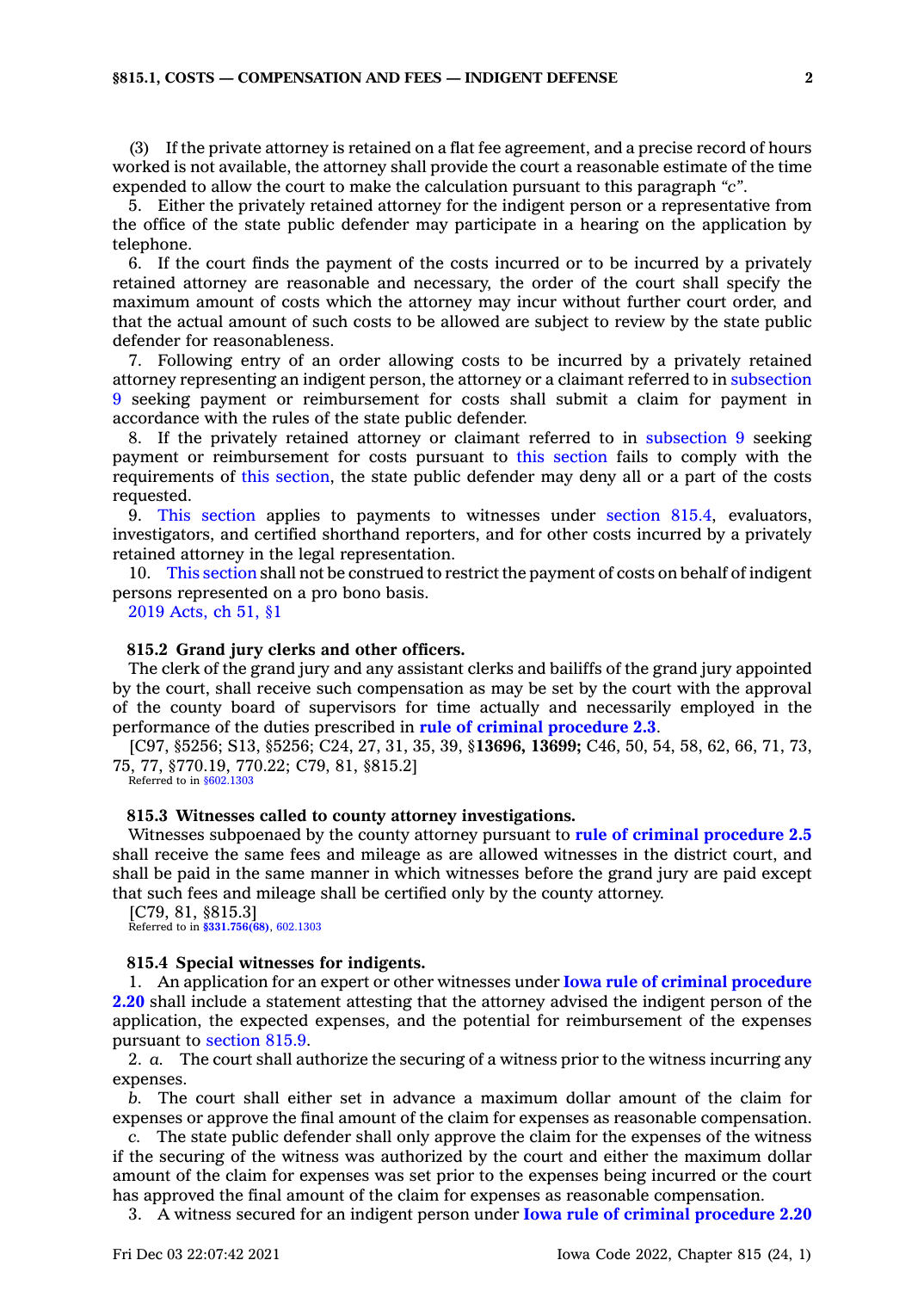shall file <sup>a</sup> claim for compensation with the state public defender as required by the rules of the state public defender, and the claim shall be supported by an itemization specifying the time expended, services rendered, and expenses incurred on behalf of the indigent person.

[C79, 81, §815.4] 93 [Acts,](https://www.legis.iowa.gov/docs/acts/1993/CH0175.pdf) ch 175, §21; 99 [Acts,](https://www.legis.iowa.gov/docs/acts/99/CH0135.pdf) ch 135, §24; 2012 Acts, ch [1063,](https://www.legis.iowa.gov/docs/acts/2012/CH1063.pdf) §6 Referred to in [§815.1](https://www.legis.iowa.gov/docs/code/815.1.pdf), [815.5](https://www.legis.iowa.gov/docs/code/815.5.pdf), [815.11](https://www.legis.iowa.gov/docs/code/815.11.pdf)

# **815.5 Expert witnesses for state and defense.**

Notwithstanding the provisions of section [622.72](https://www.legis.iowa.gov/docs/code/622.72.pdf), reasonable compensation as determined by the court shall be awarded expert witnesses, expert witnesses for an indigent person referred to in [section](https://www.legis.iowa.gov/docs/code/815.4.pdf) 815.4, or expert witnesses called by the state in criminal cases.

[C79, 81, §815.5] 93 [Acts,](https://www.legis.iowa.gov/docs/acts/1993/CH0175.pdf) ch 175, §22; 99 [Acts,](https://www.legis.iowa.gov/docs/acts/99/CH0135.pdf) ch 135, §25; 2013 [Acts,](https://www.legis.iowa.gov/docs/acts/2013/CH0090.pdf) ch 90, §211 See **R.Cr.P. [2.20\(4\)](https://www.legis.iowa.gov/docs/ACO/CourtRulesChapter/2.pdf)**

# **815.6 Fees to material witnesses.**

Persons confined as material witnesses shall, for each day of confinement, receive such fees as are set by the district court.

[C79, 81, §815.6]

## **815.7 Fees to attorneys.**

1. An attorney who has not entered into <sup>a</sup> contract authorized under [section](https://www.legis.iowa.gov/docs/code/13B.4.pdf) 13B.4 and who is appointed by the court to represent any person pursuant to [section](https://www.legis.iowa.gov/docs/code/814.11.pdf) 814.11 or [815.10](https://www.legis.iowa.gov/docs/code/815.10.pdf) shall be entitled to reasonable compensation and expenses.

2. For appointments made on or after July 1, 1999, through June 30, 2006, the reasonable compensation shall be calculated on the basis of sixty dollars per hour for class "A" felonies, fifty-five dollars per hour for class "B" felonies, and fifty dollars per hour for all other cases.

3. For appointments made on or after July 1, 2006, through June 30, 2007, the reasonable compensation shall be calculated on the basis of sixty-five dollars per hour for class "A" felonies, sixty dollars per hour for all other felonies, sixty dollars per hour for misdemeanors, and fifty-five dollars per hour for all other cases.

4. For appointments made on or after July 1, 2007, through June 30, 2019, the reasonable compensation shall be calculated on the basis of seventy dollars per hour for class "A" felonies, sixty-five dollars per hour for class "B" felonies, and sixty dollars per hour for all other cases.

5. For appointments made on or after July 1, 2019, the reasonable compensation shall be calculated on the basis of seventy-three dollars per hour for class "A" felonies, sixty-eight dollars per hour for class "B" felonies, and sixty-three dollars per hour for all other cases.

6. For appointments made on or after July 1, 2021, the reasonable compensation shall be calculated on the basis of seventy-six dollars per hour for class "A" felonies, seventy-one dollars per hour for class "B" felonies, and sixty-six dollars per hour for all other cases.

7. The expenses shall include any sums as are necessary for investigations in the interest of justice, and the cost of obtaining the transcript of the trial record and briefs if an appeal is filed. The attorney need not follow the case into another county or into the appellate court unless so directed by the court. If the attorney follows the case into another county or into the appellate court, the attorney shall be entitled to compensation as provided in this [section](https://www.legis.iowa.gov/docs/code/815.7.pdf). Only one attorney fee shall be so awarded in any one case except that in class "A" felony cases, two may be authorized if both attorneys are appointed pursuant to [section](https://www.legis.iowa.gov/docs/code/815.10.pdf) 815.10.

[C51, §2561 – 2563; R60, §1578, 4168 – 4170; C73, §3829 – 3831; C97, §5314; C24, 27, 31, 35, 39, §**13774;** C46, 50, 54, 58, 62, 66, 71, 73, 75, 77, §775.5; C79, 81, §815.7]

94 Acts, ch [1187,](https://www.legis.iowa.gov/docs/acts/1994/CH1187.pdf) §23; 96 Acts, ch [1193,](https://www.legis.iowa.gov/docs/acts/96/CH1193.pdf) §8; 97 [Acts,](https://www.legis.iowa.gov/docs/acts/97/CH0126.pdf) ch 126, §50; 99 [Acts,](https://www.legis.iowa.gov/docs/acts/99/CH0135.pdf) ch 135, §26; [2000](https://www.legis.iowa.gov/docs/acts/2000/CH1115.pdf) Acts, ch [1115,](https://www.legis.iowa.gov/docs/acts/2000/CH1115.pdf) §5; 2004 Acts, ch [1084,](https://www.legis.iowa.gov/docs/acts/2004/CH1084.pdf) §12; 2006 Acts, ch [1166,](https://www.legis.iowa.gov/docs/acts/2006/CH1166.pdf) §9; 2007 [Acts,](https://www.legis.iowa.gov/docs/acts/2007/CH0213.pdf) ch 213, §25; 2012 Acts, ch [1063,](https://www.legis.iowa.gov/docs/acts/2012/CH1063.pdf) §7; 2019 [Acts,](https://www.legis.iowa.gov/docs/acts/2019/CH0163.pdf) ch 163, §34, 35; 2021 [Acts,](https://www.legis.iowa.gov/docs/acts/2021/CH0166.pdf) ch 166, §24

Referred to in [§125.78](https://www.legis.iowa.gov/docs/code/125.78.pdf), [222.13A](https://www.legis.iowa.gov/docs/code/222.13A.pdf), [229.2](https://www.legis.iowa.gov/docs/code/229.2.pdf), [229.8](https://www.legis.iowa.gov/docs/code/229.8.pdf), [815.1](https://www.legis.iowa.gov/docs/code/815.1.pdf), [815.9](https://www.legis.iowa.gov/docs/code/815.9.pdf), [815.11](https://www.legis.iowa.gov/docs/code/815.11.pdf), [815.14](https://www.legis.iowa.gov/docs/code/815.14.pdf)

NEW subsection 6 and former subsection 6 renumbered as 7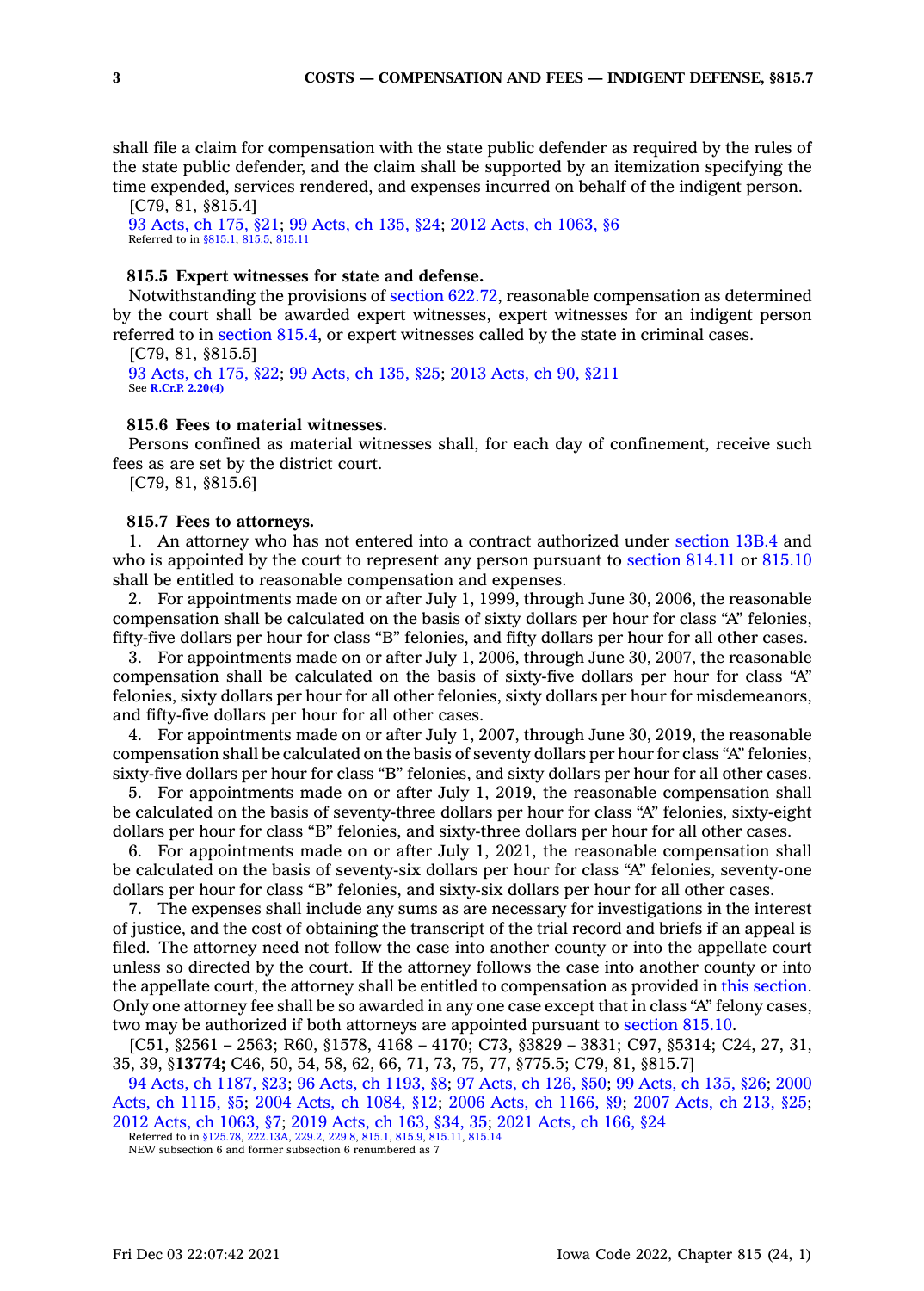# **815.8 Sheriffs' fees.**

For delivering defendants under the change of venue provisions of **rule of [criminal](https://www.legis.iowa.gov/docs/ACO/CourtRulesChapter/2.pdf) [procedure](https://www.legis.iowa.gov/docs/ACO/CourtRulesChapter/2.pdf) 2.11** or transferring arrested persons under section [804.24](https://www.legis.iowa.gov/docs/code/804.24.pdf), sheriffs are entitled to the same fees as are allowed for the conveyance of persons to institutions under [section](https://www.legis.iowa.gov/docs/code/331.655.pdf) [331.655](https://www.legis.iowa.gov/docs/code/331.655.pdf).

[C51, §3277; R60, §4741; C73, §4382; C97, §5355; C24, 27, 31, 35, 39, §**13825;** C46, 50, 54, 58, 62, 66, 71, 73, 75, 77, §778.16; C79, 81, §815.8]

85 [Acts,](https://www.legis.iowa.gov/docs/acts/1985/CH0021.pdf) ch 21, §48 Referred to in  $$331.65$ 

# **815.9 Indigency determined — penalty.**

1. For purposes of this [chapter](https://www.legis.iowa.gov/docs/code//815.pdf), [chapters](https://www.legis.iowa.gov/docs/code//13B.pdf) 13B, [229A](https://www.legis.iowa.gov/docs/code//229A.pdf), [232](https://www.legis.iowa.gov/docs/code//232.pdf), [665](https://www.legis.iowa.gov/docs/code//665.pdf), [812](https://www.legis.iowa.gov/docs/code//812.pdf), [814](https://www.legis.iowa.gov/docs/code//814.pdf), and [822](https://www.legis.iowa.gov/docs/code//822.pdf), and section [811.1A](https://www.legis.iowa.gov/docs/code/811.1A.pdf), and the rules of criminal procedure, <sup>a</sup> person is indigent if the person is entitled to an attorney appointed by the court as follows:

*a.* A person is entitled to an attorney appointed by the court to represent the person if the person has an income level at or below one hundred twenty-five percent of the United States poverty level as defined by the most recently revised poverty income guidelines published by the United States department of health and human services, unless the court determines that the person is able to pay for the cost of an attorney to represent the person on the pending case. In making the determination of <sup>a</sup> person's ability to pay for the cost of an attorney, the court shall consider not only the person's income, but also the availability of any assets subject to execution, including but not limited to cash, stocks, bonds, and any other property which may be applied to the satisfaction of judgments, and the seriousness of the charge or nature of the case.

*b.* A person with an income level greater than one hundred twenty-five percent, but at or below two hundred percent, of the most recently revised poverty income guidelines published by the United States department of health and human services shall not be entitled to an attorney appointed by the court, unless the court makes <sup>a</sup> written finding that not appointing counsel on the pending case would cause the person substantial hardship. In determining whether substantial hardship would result, the court shall consider not only the person's income, but also the availability of any assets subject to execution, including but not limited to cash, stocks, bonds, and any other property which may be applied to the satisfaction of judgments, and the seriousness of the charge or nature of the case.

*c.* A person with an income level greater than two hundred percent of the most recently revised poverty income guidelines published by the United States department of health and human services shall not be entitled to an attorney appointed by the court, unless the person is charged with <sup>a</sup> felony and the court makes <sup>a</sup> written finding that not appointing counsel would cause the person substantial hardship. In determining whether substantial hardship would result, the court shall consider not only the person's income, but also the availability of any assets subject to execution, including but not limited to cash, stocks, bonds, and any other property which may be applied to the satisfaction of judgments, and the seriousness of the charge or nature of the case.

2. A determination of whether <sup>a</sup> person is entitled to an appointed attorney shall be made on the basis of an affidavit of financial status submitted at the time of the person's initial appearance or at such later time as <sup>a</sup> request for court appointment of counsel is made. The state public defender shall adopt rules prescribing the form and content of the affidavit of financial status. The affidavit of financial status shall be signed under penalty of perjury and shall contain sufficient information to allow the determination to be made of whether the person is entitled to an appointed attorney under this [section](https://www.legis.iowa.gov/docs/code/815.9.pdf). If the person is granted an appointed attorney, the affidavit of financial status shall be filed and permanently retained in the person's court file.

3. If <sup>a</sup> person is granted an appointed attorney, the person shall be required to reimburse the state for the total cost of legal assistance provided to the person pursuant to this [section](https://www.legis.iowa.gov/docs/code/815.9.pdf). *"Legal assistance"* as used in this [section](https://www.legis.iowa.gov/docs/code/815.9.pdf) shall include not only the expense of the public defender or an appointed attorney, but also transcripts, witness fees, expenses, and any other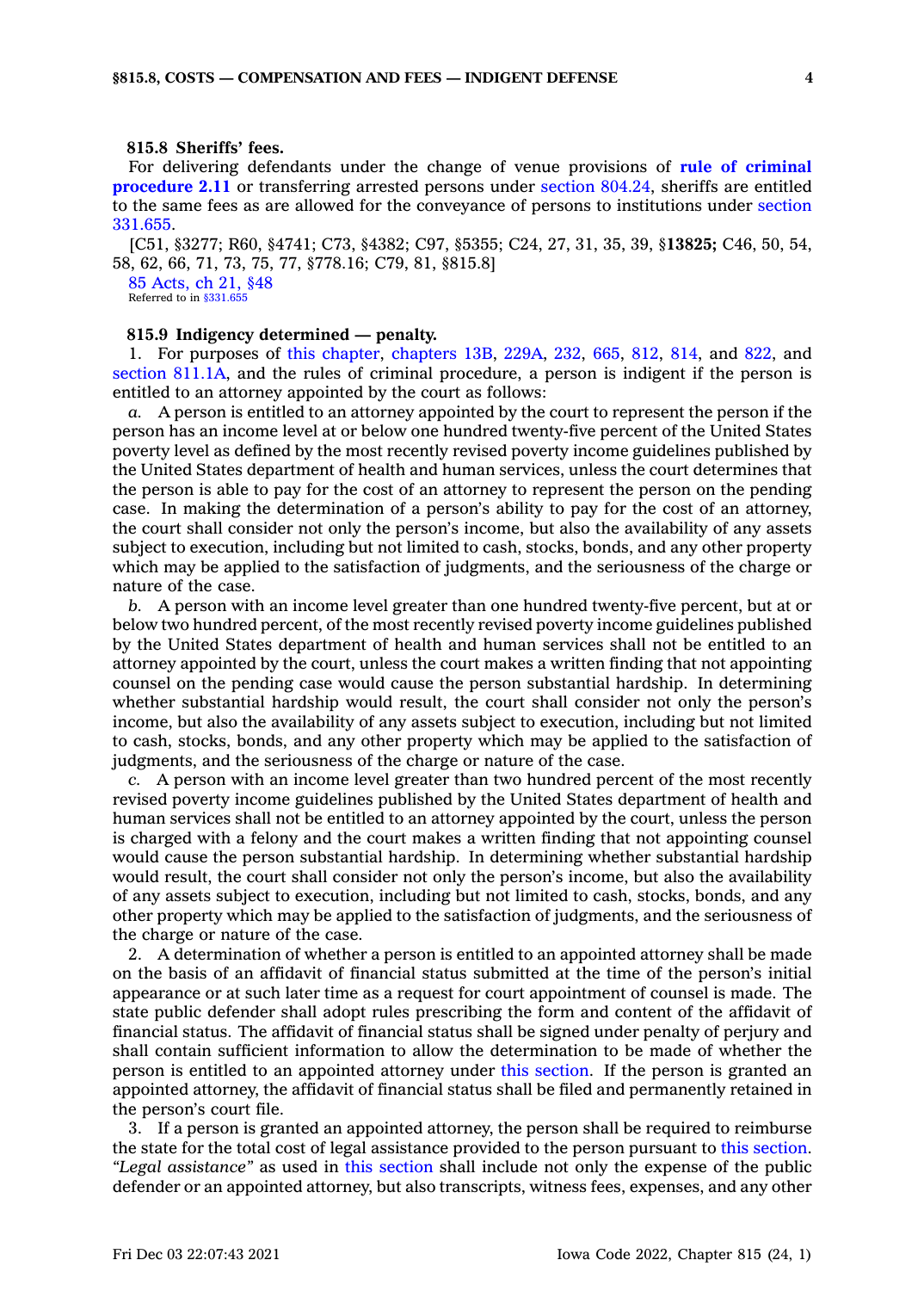goods or services required by law to be provided to an indigent person entitled to an appointed attorney.

4. *a.* If the appointed attorney is <sup>a</sup> public defender, the attorney shall submit <sup>a</sup> report to the court specifying the total hours of service plus expenses incurred in providing legal assistance to the person, unless the court has ordered that the cost of legal assistance is not required to be reimbursed to the state. In <sup>a</sup> criminal case, the report shall be submitted within <sup>a</sup> reasonable period of time after the date of sentencing, acquittal, or dismissal. In <sup>a</sup> case other than <sup>a</sup> criminal case, the report shall be submitted within <sup>a</sup> reasonable period of time after the date of any court ruling or the conclusion of <sup>a</sup> trial held in the case, or if the case is dismissed within <sup>a</sup> reasonable period of time after the date of dismissal.

*b.* If the appointed attorney is <sup>a</sup> private attorney or is employed by <sup>a</sup> nonprofit organization, the state public defender shall report to the clerk of the district court the amounts of any approved claims for compensation and expenses paid on behalf of <sup>a</sup> person receiving legal assistance after such claims have been reviewed and paid by the state public defender unless the appointed attorney is paid other than on an hourly rate basis and the state public defender has notified the appointed attorney that the attorney is responsible for reporting the attorney's total hours of service plus expenses to the court.

*c.* If the appointed attorney has been notified by the state public defender that the attorney is responsible for reporting to the court the total hours of service plus expenses incurred in providing legal assistance to <sup>a</sup> person, the attorney shall submit <sup>a</sup> report to the court in the same manner as <sup>a</sup> public defender submits <sup>a</sup> report pursuant to paragraph *"a"*. The amount of the attorney fees to be included in the total cost of legal assistance required to be reimbursed shall be calculated using the hours of service stated in the report at the hourly rate of compensation specified under [section](https://www.legis.iowa.gov/docs/code/815.7.pdf) 815.7.

5. If the person receiving legal assistance is convicted in <sup>a</sup> criminal case, the total costs and fees incurred for legal assistance shall be ordered paid when the reports submitted pursuant to [subsection](https://www.legis.iowa.gov/docs/code/815.9.pdf) 4 are received by the court, and the court shall order the payment of such amounts as restitution, to the extent to which the person is reasonably able to pay, or order the performance of community service in lieu of such payments, in accordance with [chapter](https://www.legis.iowa.gov/docs/code//910.pdf) [910](https://www.legis.iowa.gov/docs/code//910.pdf).

6. If the person receiving legal assistance is acquitted in <sup>a</sup> criminal case or is <sup>a</sup> party in <sup>a</sup> case other than <sup>a</sup> criminal case, the court shall order the payment of all or <sup>a</sup> portion of the total costs and fees incurred for legal assistance, to the extent the person is reasonably able to pay, after an inquiry which includes notice and reasonable opportunity to be heard.

7. When ordering payment of all or <sup>a</sup> portion of the total costs and fees incurred for legal assistance under [subsection](https://www.legis.iowa.gov/docs/code/815.9.pdf) 6, the court may order payment of the costs and fees in reasonable installments as provided in [section](https://www.legis.iowa.gov/docs/code/909.3.pdf) 909.3, or may order the entire amount due and payable. If any costs and fees are not paid at the time specified in the order of the court, <sup>a</sup> judgment shall be entered against the person for any unpaid amount. Such judgment may be enforced by the state in the same manner as <sup>a</sup> civil judgment.

8. If <sup>a</sup> person is granted an appointed attorney or has received legal assistance in accordance with this [section](https://www.legis.iowa.gov/docs/code/815.9.pdf) and the person is employed, the person shall execute an assignment of wages. An order for assignment of income, in <sup>a</sup> reasonable amount to be determined by the court, shall be entered by the court. The state public defender shall prescribe forms for use in wage assignments and court orders entered under this [subsection](https://www.legis.iowa.gov/docs/code/815.9.pdf).

9. Notwithstanding [subsections](https://www.legis.iowa.gov/docs/code/815.9.pdf) 3 and [6](https://www.legis.iowa.gov/docs/code/815.9.pdf), <sup>a</sup> minor granted <sup>a</sup> court-appointed attorney or guardian ad litem under [section](https://www.legis.iowa.gov/docs/code/232.11.pdf) 232.11 in <sup>a</sup> juvenile proceeding shall not be ordered to reimburse costs and fees incurred for legal assistance except as otherwise provided in [chapter](https://www.legis.iowa.gov/docs/code//232.pdf) 232.

83 Acts, ch 186, [§10137,](https://www.legis.iowa.gov/docs/acts/1983/CH0186.pdf) 10201; 93 [Acts,](https://www.legis.iowa.gov/docs/acts/93/CH0175.pdf) ch 175, §23, 24; 96 Acts, ch [1193,](https://www.legis.iowa.gov/docs/acts/96/CH1193.pdf) §9 – 11; 99 [Acts,](https://www.legis.iowa.gov/docs/acts/99/CH0135.pdf) ch [135,](https://www.legis.iowa.gov/docs/acts/99/CH0135.pdf) §27; 2000 Acts, ch [1115,](https://www.legis.iowa.gov/docs/acts/2000/CH1115.pdf) §6; 2002 Acts, ch [1067,](https://www.legis.iowa.gov/docs/acts/2002/CH1067.pdf) §15; 2004 Acts, ch [1084,](https://www.legis.iowa.gov/docs/acts/2004/CH1084.pdf) §13; [2012](https://www.legis.iowa.gov/docs/acts/2012/CH1063.pdf) Acts, ch [1063,](https://www.legis.iowa.gov/docs/acts/2012/CH1063.pdf) §8, 9; 2013 [Acts,](https://www.legis.iowa.gov/docs/acts/2013/CH0056.pdf) ch 56, §1, 2; 2017 [Acts,](https://www.legis.iowa.gov/docs/acts/2017/CH0088.pdf) ch 88, §4 Referred to in [§13B.10](https://www.legis.iowa.gov/docs/code/13B.10.pdf), [125.76](https://www.legis.iowa.gov/docs/code/125.76.pdf), [331.756\(5\)\(a\)](https://www.legis.iowa.gov/docs/code/331.756.pdf), [331.756\(5\)\(c\)](https://www.legis.iowa.gov/docs/code/331.756.pdf), [331.756\(5\)\(d\)](https://www.legis.iowa.gov/docs/code/331.756.pdf), [598.7](https://www.legis.iowa.gov/docs/code/598.7.pdf), [801.4](https://www.legis.iowa.gov/docs/code/801.4.pdf), [814.11](https://www.legis.iowa.gov/docs/code/814.11.pdf), [815.4](https://www.legis.iowa.gov/docs/code/815.4.pdf), [815.10](https://www.legis.iowa.gov/docs/code/815.10.pdf), [815.10A](https://www.legis.iowa.gov/docs/code/815.10A.pdf), [815.14](https://www.legis.iowa.gov/docs/code/815.14.pdf), [908.2A](https://www.legis.iowa.gov/docs/code/908.2A.pdf),

[910.1](https://www.legis.iowa.gov/docs/code/910.1.pdf), [910.2](https://www.legis.iowa.gov/docs/code/910.2.pdf), [910.3](https://www.legis.iowa.gov/docs/code/910.3.pdf)

**815.9A Recovery of indigent defense costs.** Repealed by 99 Acts, ch 135, §31.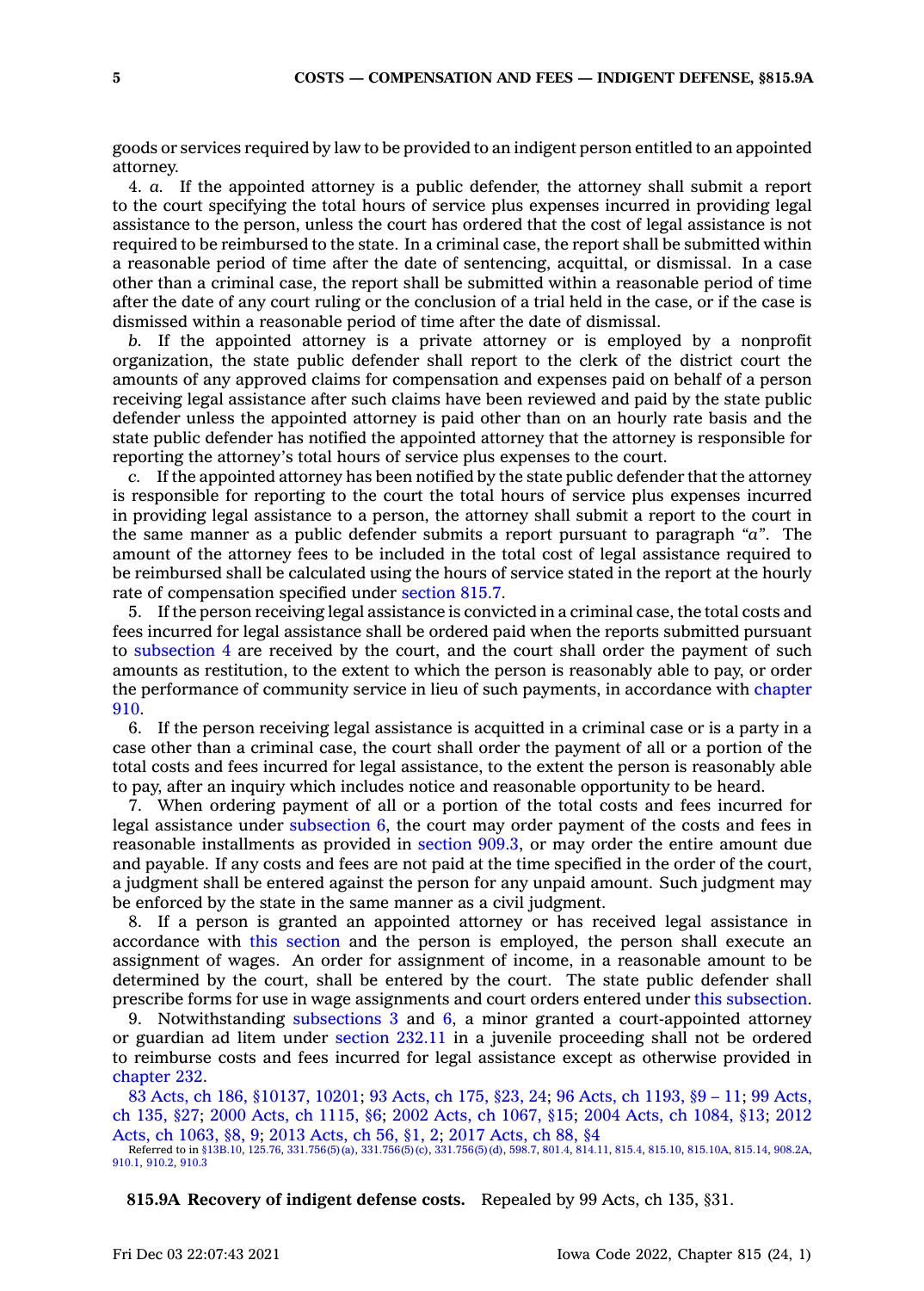### **815.10 Appointment of counsel by court.**

1. *a.* The court, for cause and upon its own motion or upon application by an indigent person or <sup>a</sup> public defender, shall appoint the state public defender's designee pursuant to [section](https://www.legis.iowa.gov/docs/code/13B.4.pdf) 13B.4 to represent an indigent person at any stage of the criminal, postconviction, contempt, commitment under [chapter](https://www.legis.iowa.gov/docs/code//229A.pdf) 229A, termination under [chapter](https://www.legis.iowa.gov/docs/code//600A.pdf) 600A, detention under section [811.1A](https://www.legis.iowa.gov/docs/code/811.1A.pdf), competency under [chapter](https://www.legis.iowa.gov/docs/code//812.pdf) 812, parole revocation if applicable under section [908.2A](https://www.legis.iowa.gov/docs/code/908.2A.pdf), or juvenile proceedings or on appeal of any criminal, postconviction, contempt, commitment under [chapter](https://www.legis.iowa.gov/docs/code//229A.pdf) 229A, termination under [chapter](https://www.legis.iowa.gov/docs/code//600A.pdf) 600A, detention under section [811.1A](https://www.legis.iowa.gov/docs/code/811.1A.pdf), competency under [chapter](https://www.legis.iowa.gov/docs/code//812.pdf) 812, parole revocation under [chapter](https://www.legis.iowa.gov/docs/code//908.pdf) 908, or juvenile action in which the indigent person is entitled to legal assistance at public expense. However, in juvenile cases, the court may directly appoint an existing nonprofit corporation established for and engaged in the provision of legal services for juveniles. An appointment shall not be made unless the person is determined to be indigent under [section](https://www.legis.iowa.gov/docs/code/815.9.pdf) 815.9.

*b.* An indigent person is entitled to the appointment of one attorney in all cases, except that in class "A" felony cases the court may appoint two attorneys. However, in <sup>a</sup> class "A" felony case, <sup>a</sup> person who is represented by <sup>a</sup> privately retained attorney or by an attorney who has agreed to represent the person is not entitled to have an attorney appointed to represent the person based upon the indigence of the person.

*c.* For purposes of this [subsection](https://www.legis.iowa.gov/docs/code/815.10.pdf), <sup>a</sup> criminal proceeding in which an indigent person is entitled to legal assistance at public expense is <sup>a</sup> proceeding where the person faces the possibility of imprisonment under the applicable criminal statute or ordinance. This [section](https://www.legis.iowa.gov/docs/code/815.10.pdf) does not require the appointment of an attorney if the indigent person does not request the appointment of an attorney or waives the right to an appointed attorney.

2. If the state public defender or the state public defender's designee is unable to represent an indigent person, the court shall appoint an attorney who has <sup>a</sup> contract with the state public defender to represent the person in the particular type of case and in the county in which the case is pending.

3. If the court determines that no contract attorney is available to represent the person, the court may appoint <sup>a</sup> noncontract attorney. The order of appointment shall include <sup>a</sup> specific finding that no contract attorney was available.

4. The appointment of an attorney shall be on <sup>a</sup> rotational or equalization basis, considering the experience of the attorney, the difficulty of the case, and the geographic proximity of the attorney's office to the courthouse and client.

5. An attorney who has been retained or has agreed to represent <sup>a</sup> person and subsequently applies to the court for appointment to represent that person because the person is indigent shall notify the state public defender of the application. Upon the filing of the application, the attorney shall provide the state public defender with <sup>a</sup> copy of any representation agreement, and information on any moneys earned or paid to the attorney prior to the appointment.

6. An attorney appointed under this [section](https://www.legis.iowa.gov/docs/code/815.10.pdf) is not liable to <sup>a</sup> person represented by the attorney for damages as <sup>a</sup> result of <sup>a</sup> conviction in <sup>a</sup> criminal case unless the court determines in <sup>a</sup> postconviction proceeding or on direct appeal that the person's conviction resulted from ineffective assistance of counsel, and the ineffective assistance of counsel is the proximate cause of the damage. In juvenile or civil proceedings, an attorney appointed under this [section](https://www.legis.iowa.gov/docs/code/815.10.pdf) is not liable to <sup>a</sup> person represented by the attorney for damages unless it has been determined that the attorney has provided ineffective assistance of counsel, and the ineffective assistance of counsel is the proximate cause of the damage.

7. The state public defender may adopt rules setting forth additional uniform standard procedures for the appointment of counsel and uniform forms for appointment.

83 Acts, ch 186, [§10138,](https://www.legis.iowa.gov/docs/acts/1983/CH0186.pdf) 10201; 91 Acts, ch 268, [§436,](https://www.legis.iowa.gov/docs/acts/91/CH0268.pdf) 439; 94 Acts, ch [1187,](https://www.legis.iowa.gov/docs/acts/94/CH1187.pdf) §24; 96 [Acts,](https://www.legis.iowa.gov/docs/acts/96/CH1040.pdf) ch [1040,](https://www.legis.iowa.gov/docs/acts/96/CH1040.pdf) §5; 99 [Acts,](https://www.legis.iowa.gov/docs/acts/99/CH0135.pdf) ch 135, §28; 2000 Acts, ch [1115,](https://www.legis.iowa.gov/docs/acts/2000/CH1115.pdf) §7; 2002 Acts, ch [1067,](https://www.legis.iowa.gov/docs/acts/2002/CH1067.pdf) §16; 2004 [Acts,](https://www.legis.iowa.gov/docs/acts/2004/CH1017.pdf) ch [1017,](https://www.legis.iowa.gov/docs/acts/2004/CH1017.pdf) §4; 2004 Acts, ch [1084,](https://www.legis.iowa.gov/docs/acts/2004/CH1084.pdf) §14; 2005 [Acts,](https://www.legis.iowa.gov/docs/acts/2005/CH0019.pdf) ch 19, §120; 2005 [Acts,](https://www.legis.iowa.gov/docs/acts/2005/CH0107.pdf) ch 107, §8, 14; [2012](https://www.legis.iowa.gov/docs/acts/2012/CH1063.pdf) Acts, ch [1063,](https://www.legis.iowa.gov/docs/acts/2012/CH1063.pdf) §10; 2013 [Acts,](https://www.legis.iowa.gov/docs/acts/2013/CH0056.pdf) ch 56, §3, 4; 2017 [Acts,](https://www.legis.iowa.gov/docs/acts/2017/CH0088.pdf) ch 88, §5

Referred to in [§13B.4](https://www.legis.iowa.gov/docs/code/13B.4.pdf), [13B.9,](https://www.legis.iowa.gov/docs/code/13B.9.pdf) [22.7\(44\)](https://www.legis.iowa.gov/docs/code/22.7.pdf), [815.1](https://www.legis.iowa.gov/docs/code/815.1.pdf), [815.7](https://www.legis.iowa.gov/docs/code/815.7.pdf), [815.11](https://www.legis.iowa.gov/docs/code/815.11.pdf), [901.5A](https://www.legis.iowa.gov/docs/code/901.5A.pdf)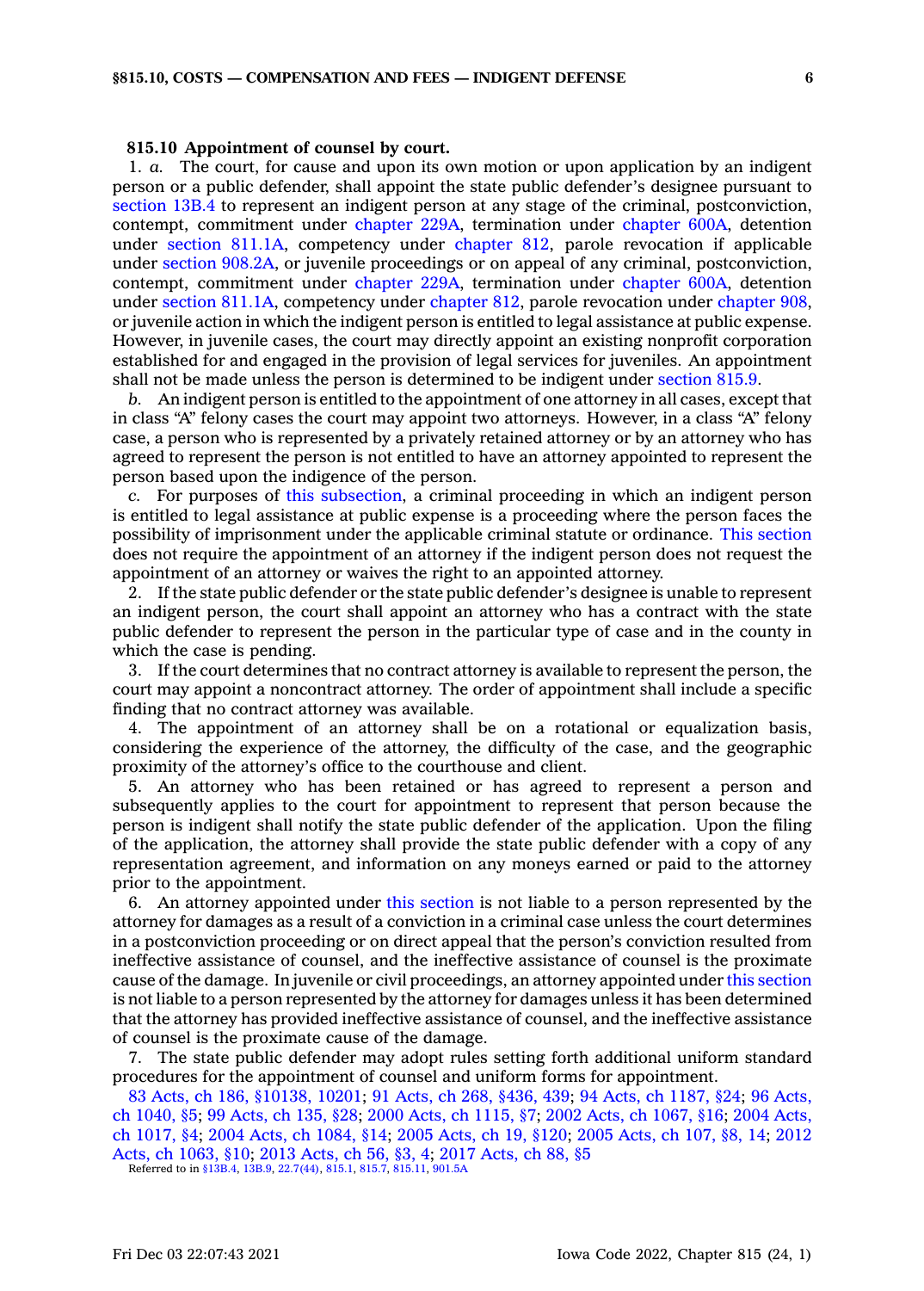# **815.10A Claims for compensation and expense reimbursement.**

1. An attorney other than <sup>a</sup> public defender who has been appointed by the court under this [chapter](https://www.legis.iowa.gov/docs/code//815.pdf) must submit <sup>a</sup> claim to the state public defender for compensation and reimbursement of expenses incurred in the representation of an indigent person.

2. Claims for compensation and reimbursement submitted by an attorney and claims for any other expenses paid from the indigent defense fund are not considered timely unless the claim is submitted to the state public defender within forty-five days of the date of service, as defined by the state public defender in rules.

3. *a.* An attorney shall obtain court approval prior to exceeding the fee limitations established by the state public defender pursuant to [section](https://www.legis.iowa.gov/docs/code/13B.4.pdf) 13B.4. An attorney may exceed the fee limitations if good cause for exceeding the fee limitations is shown. An attorney may obtain court approval after exceeding the fee limitations if good cause excusing the attorney's failure to seek approval prior to exceeding the fee limitations is shown. However, failure to file an application to exceed <sup>a</sup> fee limitation prior to exceeding the fee limitation does not constitute good cause. The order approving an application to exceed the fee limitations shall be effective from the date of filing the application unless the court order provides an alternative effective date. The application and the court order approving the application to exceed fee limitations and any other order affecting the amount of compensation or reimbursement shall be submitted with any claim for compensation.

*b.* Except for an application to exceed fee limitations by an attorney or guardian ad litem representing <sup>a</sup> juvenile in <sup>a</sup> juvenile proceeding, an application to exceed fee limitations shall include <sup>a</sup> statement attesting that the attorney advised the indigent person of the application, and the potential for reimbursement of the attorney fees pursuant to [section](https://www.legis.iowa.gov/docs/code/815.9.pdf) 815.9.

4. If the information is not submitted as required under this [section](https://www.legis.iowa.gov/docs/code/815.10A.pdf) and under the rules of the state public defender, the claim for compensation may be denied until the information is provided. Upon receipt of the required information, the state public defender may approve reasonable and necessary compensation, as provided for in the administrative rules and the law.

2002 Acts, ch [1067,](https://www.legis.iowa.gov/docs/acts/2002/CH1067.pdf) §17; 2004 Acts, ch [1040,](https://www.legis.iowa.gov/docs/acts/2004/CH1040.pdf) §5; 2008 Acts, ch [1061,](https://www.legis.iowa.gov/docs/acts/2008/CH1061.pdf) §7; 2012 Acts, ch [1063,](https://www.legis.iowa.gov/docs/acts/2012/CH1063.pdf) [§11](https://www.legis.iowa.gov/docs/acts/2012/CH1063.pdf); 2013 [Acts,](https://www.legis.iowa.gov/docs/acts/2013/CH0056.pdf) ch 56, §5

# **815.11 Appropriations for indigent defense — fund created.**

1. Costs incurred for legal representation by <sup>a</sup> court-appointed attorney under [chapter](https://www.legis.iowa.gov/docs/code//229A.pdf) [229A](https://www.legis.iowa.gov/docs/code//229A.pdf), [665](https://www.legis.iowa.gov/docs/code//665.pdf), [822](https://www.legis.iowa.gov/docs/code//822.pdf), or [908](https://www.legis.iowa.gov/docs/code//908.pdf), or section 232.141, [subsection](https://www.legis.iowa.gov/docs/code/232.141.pdf) 3, paragraph *"d"*, or section [598.23A](https://www.legis.iowa.gov/docs/code/598.23A.pdf), [600A.6B](https://www.legis.iowa.gov/docs/code/600A.6B.pdf), [814.9](https://www.legis.iowa.gov/docs/code/814.9.pdf), [814.10](https://www.legis.iowa.gov/docs/code/814.10.pdf), [814.11](https://www.legis.iowa.gov/docs/code/814.11.pdf), [815.4](https://www.legis.iowa.gov/docs/code/815.4.pdf), [815.7](https://www.legis.iowa.gov/docs/code/815.7.pdf), or [815.10](https://www.legis.iowa.gov/docs/code/815.10.pdf) on behalf of an indigent shall be paid from moneys appropriated by the general assembly to the office of the state public defender in the department of inspections and appeals and deposited in an account to be known as the indigent defense fund, except as provided in [subsection](https://www.legis.iowa.gov/docs/code/815.11.pdf) 2. Costs incurred representing an indigent defendant in <sup>a</sup> contempt action, representing an indigent juvenile in <sup>a</sup> juvenile court proceeding, or representing <sup>a</sup> person pursuant to [section](https://www.legis.iowa.gov/docs/code/13B.13.pdf) 13B.13 are also payable from the fund. However, costs incurred in any administrative proceeding or in any other proceeding under this [chapter](https://www.legis.iowa.gov/docs/code//815.pdf) or [chapter](https://www.legis.iowa.gov/docs/code//598.pdf) 598, [600](https://www.legis.iowa.gov/docs/code//600.pdf), [600A](https://www.legis.iowa.gov/docs/code//600A.pdf), [633](https://www.legis.iowa.gov/docs/code//633.pdf), [633A](https://www.legis.iowa.gov/docs/code//633A.pdf), [814](https://www.legis.iowa.gov/docs/code//814.pdf), or [915](https://www.legis.iowa.gov/docs/code//915.pdf) or other provisions of the Code or administrative rules are not payable from the fund.

2. The costs and fees associated with translators, foreign language interpreters, and sign language interpreters are not payable from this fund. The costs and fees of sign language interpreters shall be paid by the county pursuant to section [622B.7](https://www.legis.iowa.gov/docs/code/622B.7.pdf), and the costs and fees of translators and foreign language interpreters shall be paid pursuant to [section](https://www.legis.iowa.gov/docs/code/622A.3.pdf) 622A.3 from moneys appropriated by the general assembly to the judicial branch revolving fund created pursuant to section [602.1302,](https://www.legis.iowa.gov/docs/code/602.1302.pdf) subsection 3.

83 Acts, ch 186, [§10139,](https://www.legis.iowa.gov/docs/acts/1983/CH0186.pdf) 10201; 85 [Acts,](https://www.legis.iowa.gov/docs/acts/85/CH0195.pdf) ch 195, §65; 90 Acts, ch [1233,](https://www.legis.iowa.gov/docs/acts/90/CH1233.pdf) §45; 94 Acts, ch [1187,](https://www.legis.iowa.gov/docs/acts/94/CH1187.pdf) [§25](https://www.legis.iowa.gov/docs/acts/94/CH1187.pdf); 98 Acts, ch [1171,](https://www.legis.iowa.gov/docs/acts/98/CH1171.pdf) §18; 99 [Acts,](https://www.legis.iowa.gov/docs/acts/99/CH0135.pdf) ch 135, §29; 2000 Acts, ch [1115,](https://www.legis.iowa.gov/docs/acts/2000/CH1115.pdf) §8; 2002 Acts, ch [1067,](https://www.legis.iowa.gov/docs/acts/2002/CH1067.pdf) [§18](https://www.legis.iowa.gov/docs/acts/2002/CH1067.pdf); 2003 [Acts,](https://www.legis.iowa.gov/docs/acts/2003/CH0051.pdf) ch 51, §5; 2004 Acts, ch [1040,](https://www.legis.iowa.gov/docs/acts/2004/CH1040.pdf) §6; 2005 [Acts,](https://www.legis.iowa.gov/docs/acts/2005/CH0107.pdf) ch 107, §9, 14; 2006 [Acts,](https://www.legis.iowa.gov/docs/acts/2006/CH1030.pdf) ch [1030,](https://www.legis.iowa.gov/docs/acts/2006/CH1030.pdf) §82; 2006 Acts, ch [1041,](https://www.legis.iowa.gov/docs/acts/2006/CH1041.pdf) §8; 2007 [Acts,](https://www.legis.iowa.gov/docs/acts/2007/CH0022.pdf) ch 22, §106; 2008 Acts, ch [1061,](https://www.legis.iowa.gov/docs/acts/2008/CH1061.pdf) §8; 2020 [Acts,](https://www.legis.iowa.gov/docs/acts/2020/CH1040.pdf) ch [1040,](https://www.legis.iowa.gov/docs/acts/2020/CH1040.pdf) §2; 2021 [Acts,](https://www.legis.iowa.gov/docs/acts/2021/CH0077.pdf) ch 77, §21

Referred to in [§13B.1](https://www.legis.iowa.gov/docs/code/13B.1.pdf), [13B.4A](https://www.legis.iowa.gov/docs/code/13B.4A.pdf), [22.7\(10\)](https://www.legis.iowa.gov/docs/code/22.7.pdf), [232.141](https://www.legis.iowa.gov/docs/code/232.141.pdf), [600A.6B](https://www.legis.iowa.gov/docs/code/600A.6B.pdf), [815.15](https://www.legis.iowa.gov/docs/code/815.15.pdf) Section amended